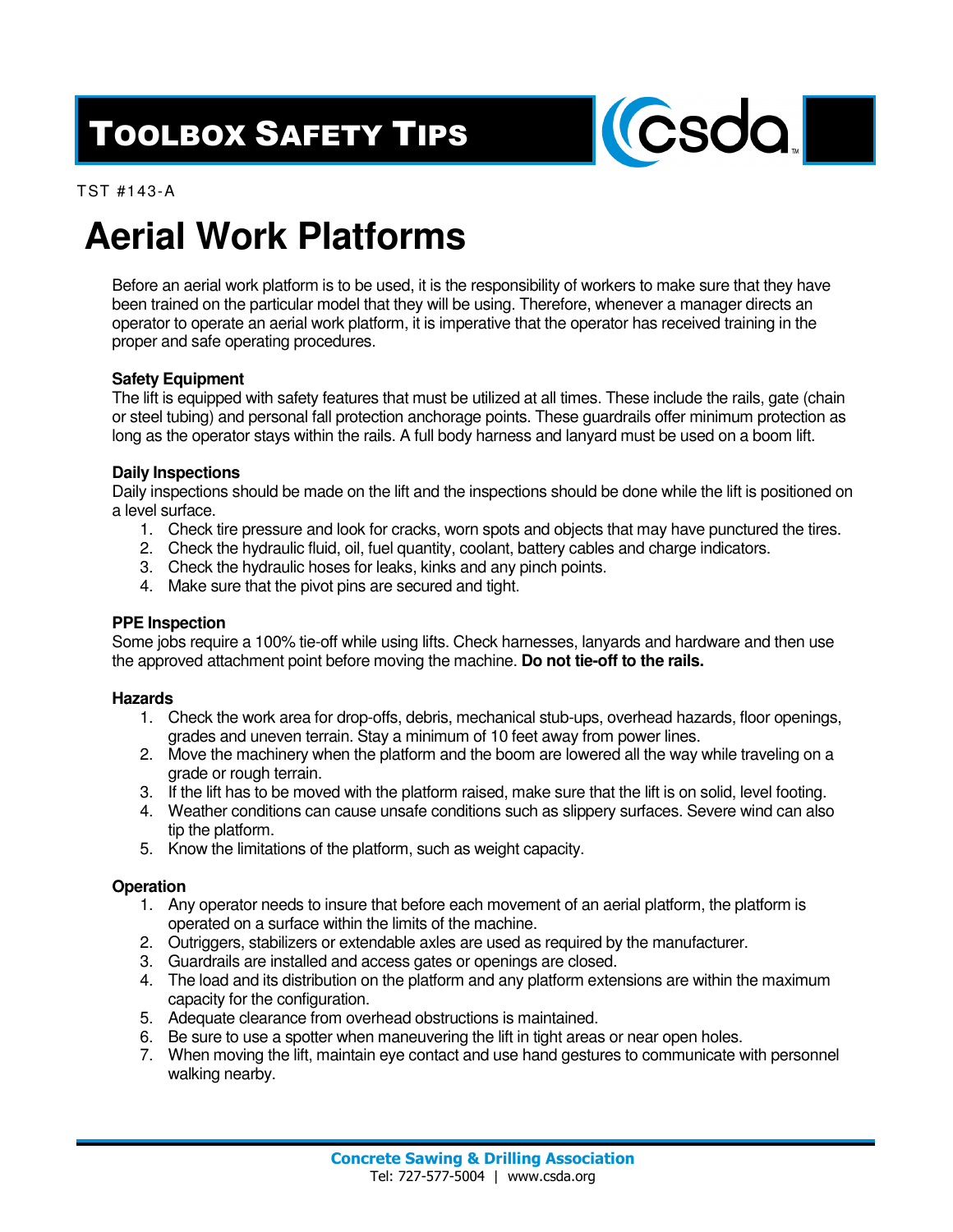### **Some Do's and Don'ts**

- Do keep the platform clean and organized.
- Don't use the platform as a crane and don't operate the machinery from a position on trucks or trailers.
- Don't alter the safety devices.
- Don't allow anyone to work or traverse under you.
- Don't tie-off to anything other than the platform.
- Do use a reasonable setting for controlling speed depending on work environment.
- Don't stand on the toe boards or railings.